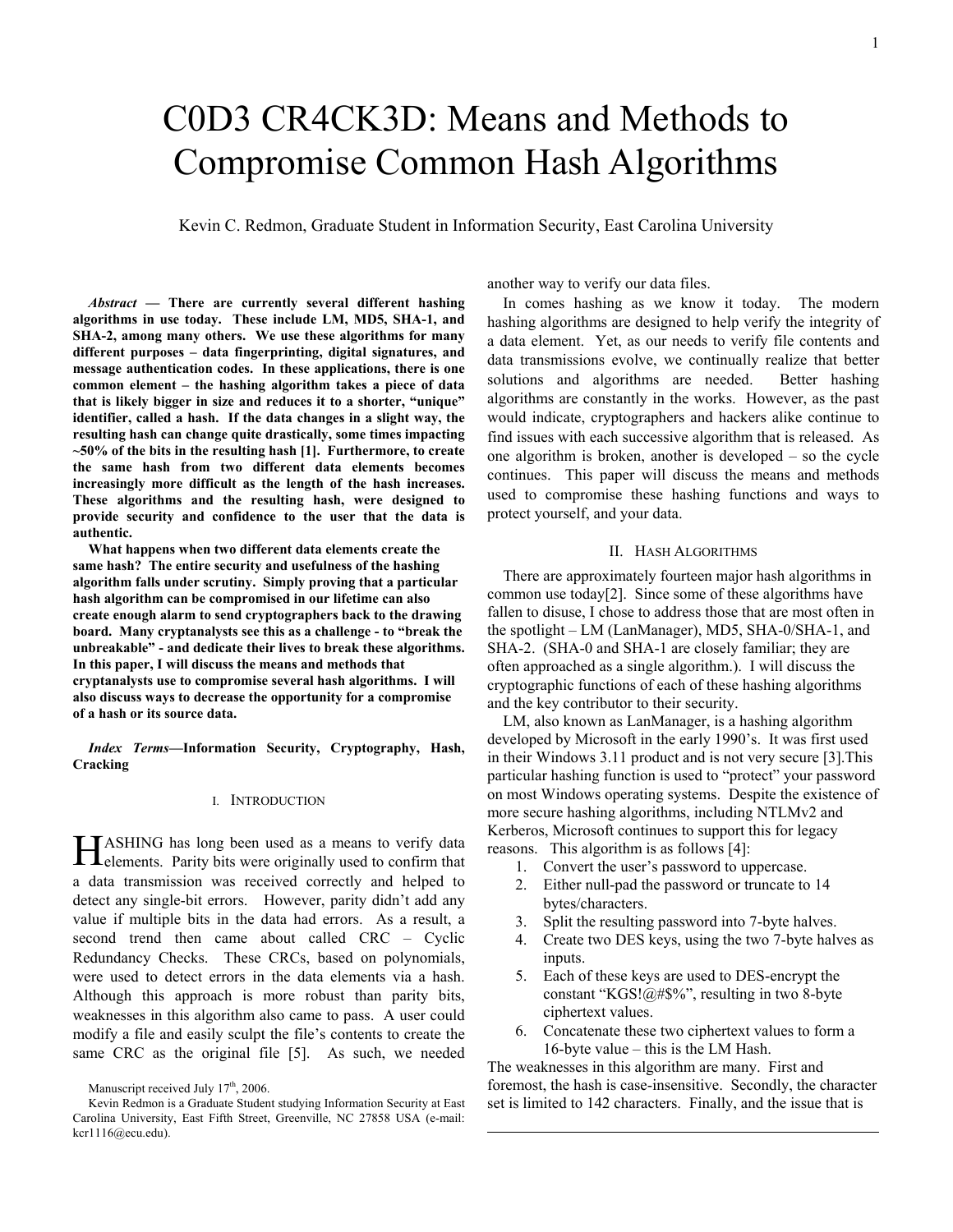most exploited is the hash is broken down into two 7-byte chunks. The best security for this hashing algorithm will be to keep the resulting hash out of the hands of unauthorized people.

 The second algorithm that I'd like to discuss is MD5 (Message Digest algorithm 5). This hashing function was created by Ronald Rivest, an MIT professor, in 1991 as a successor to MD4 [1,6]. The algorithm starts by padding the incoming data to result in a file length that is divisible by 512 bits. The algorithm then takes the data in 512-bit blocks. Each of these blocks is divided into sixteen 32-bit sub-blocks. Each of these sub-blocks is then used to affect the 128-bit state variable (divided into four 32-bit variables - a, b, c, d) that is used in the algorithm. In turn, the variables are processed through four rounds of four different nonlinear functions. Completing the fourth round, the final state (a', b', c', d') is added back to the original inputs from this round of the algorithm. After all of the data is processed, this 128-bit state variable remains.

 This MD5 algorithm is significantly more secure than LM as mentioned above due to the nonlinear functions and a faster "avalanche" effect, yet is still vulnerable to compromise [1]. The key vulnerability for this algorithm lies in the length of its final hash. We'll discuss this more as we revisit the Types of Attacks in Section IV.

 The SHA-0/SHA-1 algorithms are very similar in operation as MD5 [1]. The incoming data is padded to create a final size that is divisible by 512-bits. This incoming data is once again divided into sixteen 32-bit sub-blocks. In this algorithm, there is a 160-bit state variable (divided into five 32-bit variables – a, b, c, d, e). The algorithm consists of four rounds of 20 operations each, using the state variable and the incoming data as inputs. After all of the incoming data is processed, the 160-bit state variable remains.

 The SHA-0/SHA-1's security comes from the use the resulting 160-bit hash (vs. MD5's 128-bit hash), the addition of an expand transformation, and the use of the previous steps output into the current step. This last feature provides for a faster "avalanche" effect [1]. Some SHA-1 vulnerabilities have been found which will be discussed later in this paper.

 SHA-2 variants include SHA-224, SHA-256, SHA-384, and SHA-512. The incoming data is once-again divisible by 512-bits. However, the data is either divided into 32-bit words (SHA-224/256) or 64-bit words (SHA-384/512). Also, the number of rounds, shift amounts, and additive constants vary slightly between each variety. The resulting output from SHA-2 variants is indicated by their suffix (SHA-256 has a 256-bit digest as its output) [7].

 With SHA-2, its security is not yet well established as the variants have not fallen under the scrutiny of the cryptographic community [7]. However, assuming no tragic flaws in the algorithm, the sheer length of the resulting digests should make this algorithm a formidable opponent to any cryptanalyst.

 MD5, SHA-0/SHA-1, and SHA-2 are of the Merkle-Damgård construction. These types of hash functions can accept an incoming data element of arbitrary-length and the resulting output will always be of a prescribed length [2].

 With each of these algorithms, I will address some of their uses, types of attacks, and ways to protect your data from compromise while using the algorithm in question.

## III. USES OF HASHING

 Hashes are used for many different reasons. As I mentioned in the introduction above, hashing, in its simplest form, was used to detect errors in a file's transmission. Now, a hashing solution must do more than that – it needs to be more secure. Hash algorithms today have to offer a minimum level of security and assist in verifying the integrity of the data element.

 One use of a hash function is for a digital signature. As the primary reason for the design of hash functions, the data to be signed is first ran through a hashing algorithm. This hashing algorithm reduces the data down to a manageable signature element. This signature element is then passed to a signature authority (ie RSA) to be digitally signed [8].

 A second use of hashing is for Message Authentication Codes (MAC). MACs are one-way hash functions with the addition of a secret key [1]. The only way to verify a MAC value is to have the secret key. In some MAC algorithms, the hashing and use of the key happen multiple times, adding an additional layer of protection [8].

 A third use of hashing, and possibly the most uncommon, is as a Pseudo-random function. By running a data element through a hashing algorithm, random-seeming bits are created. These can be used for generating cipher keying material after a Diffie-Hellman exchange [8].

 A fourth, and probably the most common use of hashing, is data fingerprinting. By taking the data element and running it through a hashing algorithm, a "unique" identifier is created. This identifier can often be used to verify the integrity of the file. If a file is modified, even slightly, the resulting hash of the file will likely change quite drastically. A single bit change in a hashing algorithm input can sometimes impact 50% of the resulting hash.

## IV. TYPES OF ATTACKS

 Compromising the resulting hash of a data element is often the focus of many types of attacks on hashing algorithms. Although there are other compromises and attacks that can be done. The end result of most attacks is to gain access to a particular file or password. However, for a cryptanalyst, the end goal is to dissect and break the underlying algorithm.

 We'll begin by classifying some of the attacks that are common with hashing [8]. First, a collision attack. A collision attack is where two files have the same resulting hash for a given algorithm. Given a particular file, a second file is designed so as to create the same hash. This is often the initial step in discounting the security of a hashing algorithm. A second attack is a preimage attack. This attack is often used to attack password hashes. The goal here is to find another input to the hash algorithm that will create the same hash as the original password. The third and final attack is called a second preimage attack. The goal here is to find two files that will create the same hash [8].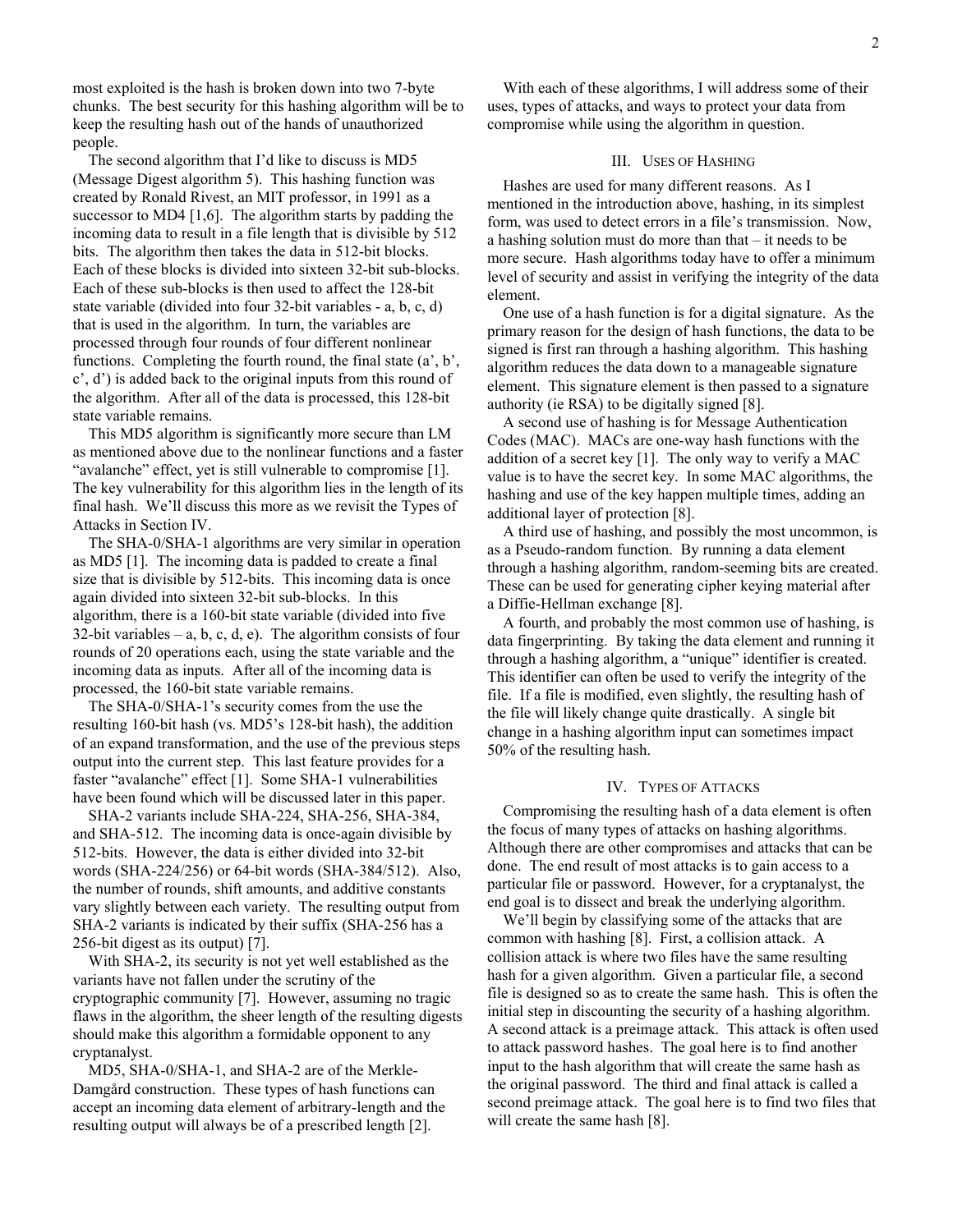Executing a collision attack can have a varying degree of difficulty, depending on the original algorithm. Many cryptanalysts spend years trying to dissect the algorithms inner functions, searching for patterns or unseen vulnerabilities. One of the main tools cryptanalysts use are differential attacks, where the cryptanalyst investigates how a change in a single bit communicates through the rest of the hashing execution. In this case, there are two varieties of differential attacks – exclusive-or and modular integer subtraction [13]. The latter has become the method of choice for cracking modern encryption algorithms. Using this approach, Xiaoyun Wang et al. were able to expose a key vulnerability with the simple step operation function in SHA-0 and SHA-1 [14]. Following the cryptanalytic attacks on SHA-0/SHA-1, in August of 2004, the NIST announced that they will migrate to SHA-2 algorithms by 2010 [12].

 For those collision attacks that are less scientific in nature, we refer to those as "brute-force" attacks. This attack method simply tests every possible outcome until the desired hash is found. The success opportunity can be roughly estimated by the Birthday Paradox, hence it is sometimes called a "birthday attack" [10]. This concept states that the probability for a collision (either in the birth date of a person, or extrapolated to estimate a hashing algorithm collision) can be estimated by the following formula:

$$
p(n) = (N)(N-1)(N-2)...(N-n+1)/(N)^n
$$

Where  $N =$  number of opportunities,  $n =$  opportunities taken, and  $p(n)$  = the probability of success [11]. If you want to determine the tipping point of this formula, where the probability of success is greater than 50%, you can estimate this using the following formula:

$$
n(0.5) = 1.1774 \sqrt{N}
$$

In this formula,  $n(0.5)$  is the number of attempts that you must make in order to have a greater than 50% chance at success. N is once again, the number of opportunities. In the calculation of collisions, either formula can be used to determine the average number of attempts until success. For instance, if a 64 bit hash is used, the number of different outputs is  $2^{64}$ . Plugging this number into the formulas above, you will see that it will take nearly  $5.1 \times 10^9$  to generate a collision.

 A pseudo-collision can also indicate a possible vulnerability in the underlying algorithm. A pseudo-collision is when the original algorithm is modified from its specified state in order to create a collision situation. This can be accomplished by modifying the initial constants (Initialization Vectors) outside of those specified in the RFCs or reducing the number of rounds in the compression function of the algorithm [9]. This pseudo-collision attack is often the precursor to other attacks. World-renowned cryptanalyst, Bruce Schneier, was once quoated as saying "Attacks always get better; they never get worse." [15]

 Preimage attacks have been popular for over twelve years. The most prevalent use of preimage attacks were on UNIXbased systems. By gaining access to the password file, a user could run a series of attacks on the password file to determine the password of one or more users. These password file contained user IDs and a hash of the password. The types of preimage attacks that are possible include brute-force attacks, dictionary attacks, and rainbow table attacks.

 Brute force attacks, as above, are when every known possibility is tried. In this case, the hash of every know permutation is created and compared to that in the password file. Depending on the character set supported by the operating system in question and the maximum length of the password, the maximum number of attempts would equate to:

$$
\mathrm{P}=\sum \mathrm{C}^{\mathrm{L}}
$$

Where  $L = 1$  to Length of password and where  $C =$  the number of characters in the character set [16].

 A dictionary attack is slightly more calculated, yet can also be time consuming. This attack will use a number of dictionary files and create hashes of each word and various permutations and combinations of the words, depending on the particular attack implementation. Depending on the password choice of the system user, this attack can either be very easy or very difficult. Choosing a word directly from the dictionary can result in an easy dictionary attack.

 The third preimage attack is a Rainbow table attack. A rainbow table is a pre-computed group of tables that contain pre-hashed passwords (or other data elements). These files are then stored on your hard-drive until the time comes to use them. The tables are constructed in rainbow chains. Each chain will take a particular string and hash it. The resulting string is again hashed, creating another hash value. This is repeated t times. This creates what is known as a rainbow chain. The last value in each resulting chain is called L(t). The content of each rainbow table will be the first and last value of each chain (internal values on each chain can be recomputed as needed – yet we throw these values away to conserve disk space). The hash value to be cracked is then run through a similar process – hashing it over and over t times. Each of the values created by this hashing process, call it  $C(t)$ , will be compared to the pre-computed values  $L(t)$  in the rainbow table. If a value (or multiple values) are found where  $C(t) = L(t)$ , we can then recycle through those chains (remember, we know the beginning value of each chain) to find the value that hashes to our password. Significant research has been done by Philippe Oechslin and others, finding that a password can be found nearly 7.5 times faster using 12 times fewer calculations by using Rainbow tables versus computing the hashes in real-time [18]. This results in cracking most Windows passwords in an average of 66.3s (although, much faster times are possible with correct rainbow table selection).

 A final type of attack is a second pre-image attack. This attack consists of creating two separate files that will result in the same hash with the intent of swapping one out of the digitally signed articles for the malicious version. This attack is minimally useful and depends heavily on the strength of the hashing algorithm.